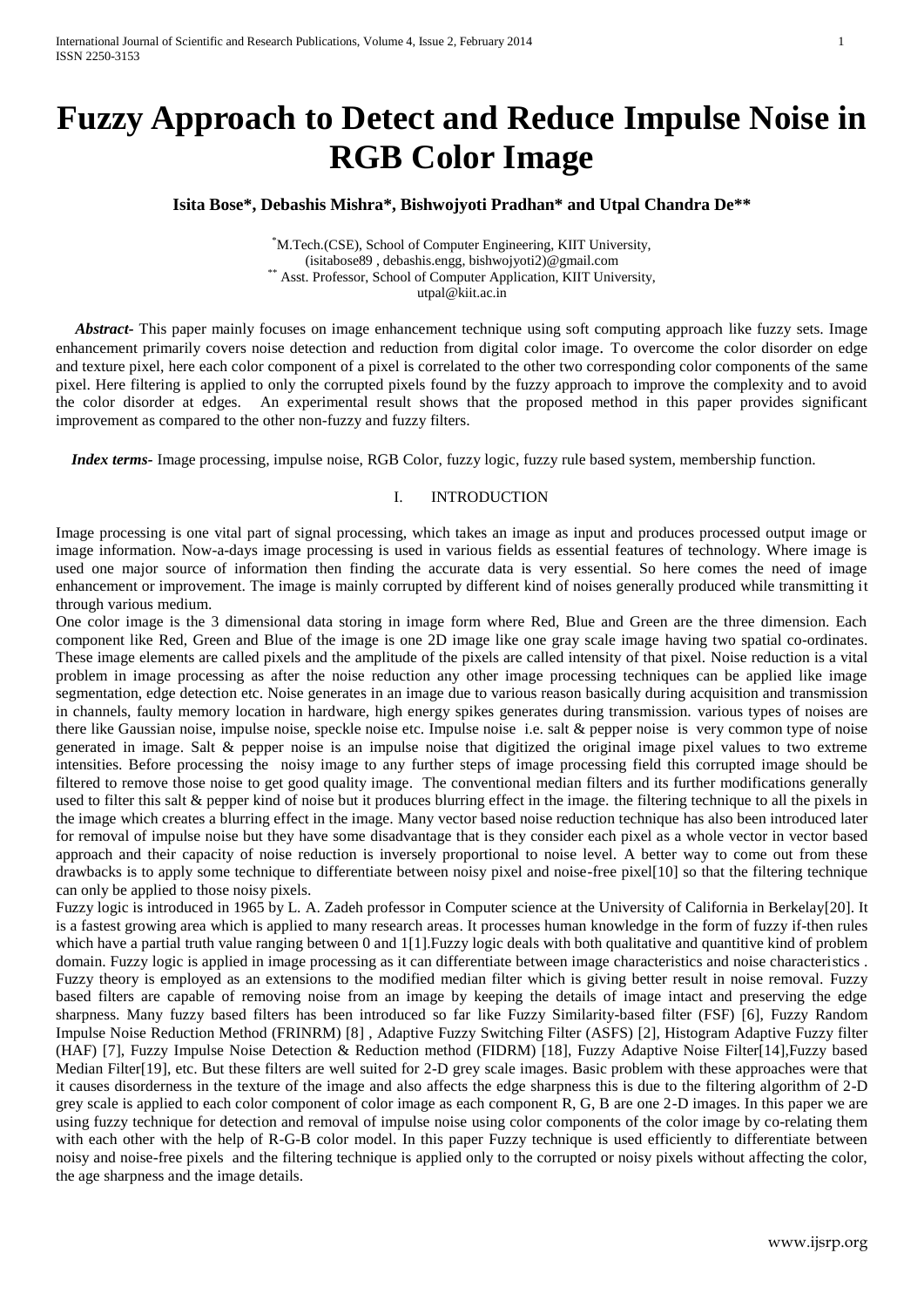In the section II of this paper detection technique i.e. to detect the noisy pixels and filtration or we can say de-noising part of this detected noisy pixels is described using fuzzy logic. In the section III we described final results of this experiment and compared with other techniques so far. And lastly we conclude this paper in section IV with conclusion.

## II. PROPOSED IMAGE FILTERATION TECHNIQUE

## *A. Noisy Pixels Detection Phase using Fuzzy Technique*

Detection phase is the vital stage in the filtering process as the filtering will be applied only to those detected noisy pixels. In the detection part two steps are followed to detect the noisy pixel

1.each pixel is processed by taking a 3 X 3 window filter where its value is compared with its neighbours to calculate similarity level in each color component pixels individually

2. then comparing similarity level of each pixel of each color component with the other two components at the same position. Each pixel is processed here by taking a 3 X 3 sliding window to test each pixels with its neighbours shown in the figure 1.

|    | -1    | 0              |         |
|----|-------|----------------|---------|
| -1 | $P_1$ | P <sub>2</sub> | $P_3$   |
| O  | $P_4$ | $P_0$          | $P_{5}$ |
|    | $P_6$ | $P_{7}$        | $P_{8}$ |

**Figure-1 :** 3 X 3 Sliding Window

In this above  $3 X 3$  sliding window  $P_0$  is the test pixel which is processed and its similarity degree is calculated with its neighbours  $P_1$  to  $P_8$  to know the similarity level between them. By going through the proper steps specified in the algorithm, these generated absolute value differences are converted to fuzzy values to know the similarity level i.e. if pixels have 'LARGE' similarity level or 'SMALL' degree of similarity level[5]. To convert them to fuzzy values absolute value differences are added with membership function[1] which gives us the similarity degrees. Here to convert the absolute values to fuzzy values we are using Z-membership function as when the absolute values differences[16] are relatively small then membership degree will be high and it gradually decreases with increasing differences and after a certain value it decreases faster as compared to previous rate and finally becomes zero[5]. Z-membership function[1]can be defined as

$$
Z-MF(x,[a\ b]) = \begin{cases} 1, & \text{if } x \le a \\ 1\text{-}2\left(\frac{x-a}{b-a}\right)^2, & \text{if } a \le x \le \frac{a+b}{2} \\ 2\left(\frac{x-a}{b-a}\right)^2, & \text{if } \frac{a+b}{2} \le x \le b \\ 0, & \text{if } x \ge b \end{cases}
$$

*Algorithm For The Detection Phase*

- 1. Calculating absolute value differences  $ΔP_k^R = |P_0^R - P_k^R|$ ,  $ΔP_k^G = |P_0^G - P_k^G|$ ,  $ΔP_k^B = |P_0^B - P_k^B|$  $(1)$
- 2. Calculating similarity degree in each color component pixel with its neighbour pixels by adding membership function Z-MF as  $M_1$  having parameter values as a= 20, b=75 with the absolute value differences.  $SIM^R = \prod_{i=1}^k M_1(\Delta P_i^R)$ ,  $SIM^G = \prod_{i=1}^k M_1(\Delta P_i^G)$ ,  $SIM^B = \prod_{i=1}^k M_1(\Delta P_i^B)$  (2)
	-
- 3. Calculating similarity degree of each color component pixel with the other two color component pixel at the same position by adding membership function  $M_2$  having parameter values a=0.01, b=0.15 with the differences

$$
SIM_{k}^{RG} = M_{2}([M_{1}(\Delta P_{k}^{R}) - M_{1}(\Delta P_{k}^{G})])
$$
  
\n
$$
SIM_{k}^{RB} = M_{2}([M_{1}(\Delta P_{k}^{R}) - M_{1}(\Delta P_{k}^{B})])
$$
  
\n
$$
SIM_{k}^{GB} = M_{2}([M_{1}(\Delta P_{k}^{G}) - M_{1}(\Delta P_{k}^{B}))])
$$

4. Now calculating the joint similarity for all till  $k<sup>th</sup>$  pixel can be given as by taking the conjunction(AND) i.e. t-norm operation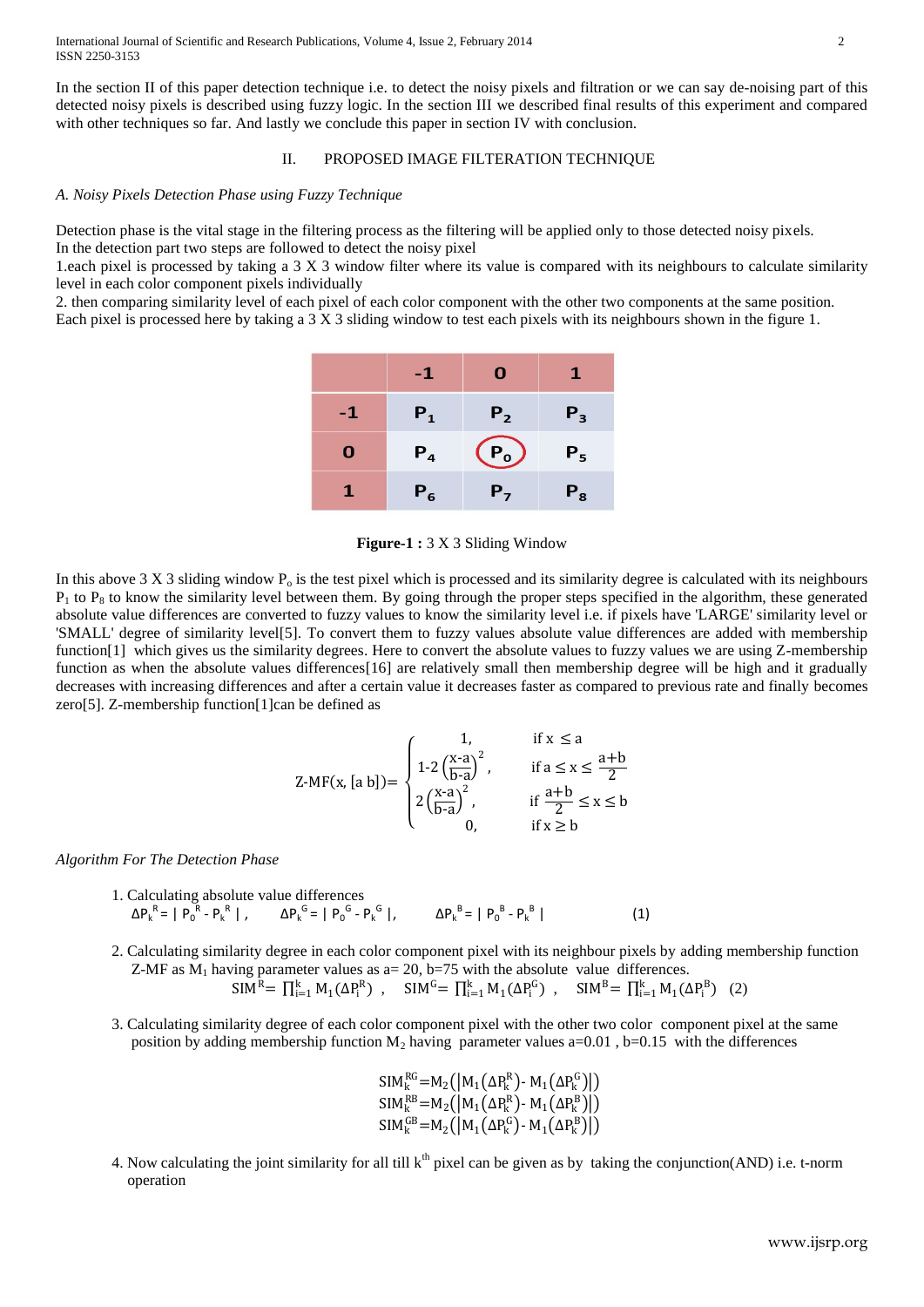International Journal of Scientific and Research Publications, Volume 4, Issue 2, February 2014 3 ISSN 2250-3153

$$
\mathsf{SIM}^{\mathsf{RG}} = \prod_{j=1}^{k} \mathsf{SIM}^{\mathsf{RG}}_{j}, \ \mathsf{SIM}^{\mathsf{RB}} = \prod_{j=1}^{k} \mathsf{SIM}^{\mathsf{RB}}_{j}, \ \mathsf{SIM}^{\mathsf{GB}} = \prod_{j=1}^{k} \mathsf{SIM}^{\mathsf{GB}}_{j}
$$
 (3)

5. After calculation of similarity degrees Noise-freeness of the test pixel  $P_0$  for all RED, GREEN, BLUE component is calculated using fuzzy If-Then rules

 *IF ((SIM<sup>R</sup> is large) AND (SIM<sup>G</sup> is large) AND (SIMRG is large)) OR ((SIM<sup>R</sup> is large) AND (SIM<sup>B</sup> is large) AND (SIMRB is large)) Then (Noise-free (P<sup>0</sup> RED) is large)* (4)

*IF* ((SIM<sup>*G*</sup> is large) *AND* (SIM<sup><sup>R</sup> is large) *AND* **(SIM<sup>***GR***</sup> is large))</sup>** *OR*  $((SIM^G \text{ is large}) \text{ AND } (SIM^B \text{ is large}) \text{ AND } (SIM^{GB} \text{ is large}))$ *Then* (*Noise-free*  $(P_0^{\text{GREEN}})$  *is large*) (5)

> *IF* ((SIM<sup>B</sup> is large) **AND** (SIM<sup>R</sup> is large) **AND** (SIM<sup>BR</sup> is large)) *OR*

$$
((SIMB is large) AND (SIMG is large) AND (SIMBG is large))
$$
  
**Then** (Noise-free (P<sub>0</sub><sup>BLUE</sup>) is large) (6)

The detection phase is explained by taking standard image of Lena as example using this proposed fuzzy approach given in the following figure i.e. Figure-2



**Figure-2:** First rows (1) Lena image with 5% noise (2) RED-component of noisy image (3) GREEN-component of noisy image (4) BLUE-component of noisy image; second row (1) Membership degree *Noise-free* of original image (2) Membership degree *Noise-free(RED)* (3) Membership degree *Noise-free(GREEN)* (4) Membership degree *Noise-free(BLUE)*

# *B. Removal of Detected Noisy pixels By Applying Fuzzy Filtering Technique*

In this paper main focus is on the detection of the noisy pixels after getting those noisy pixels filtering technique is applied to those pixels only. When some components of a color are found noisy, it is filtered in a proportional degree that is calculated by comparing with other color components which give the estimated values to evaluate the de-noising process. In the paper "A New fuzzy color correlated impulse noise reduction method" by S. Schulte et al. published in IEEE Transaction, a new de-noising technique is introduced which we are following for de-noising technique to reduce noise.

To calculate the noise-free output, for each pixel of all the three color components RED, GREEN & BLUE each time a weighted average is calculated by considering a 3 X 3 filtering window for the test pixel in the window. This weight calculation process involves calculation of the weighted average of all the neighbour pixels in the filtering window for that test pixel which gives the filter output. If that processed pixel of the color component is noise-free then its neighbours are assigned with a value zero and that test pixel remains unchanged. Weight will be large if the noise-free degree is large of its neighbours.

Let in the filtering window  $P_0$  is the processed pixel and  $W_{pR}$ ED is the weight for RED component. Similarly for GREEN and BLUE  $w_{\text{p}QREEN}$  and  $w_{\text{p}BEUE}$  respectively.  $w_{\text{p}RED}$  is the neighbour weights for RED component for k=1,.......,n<sup>2</sup>-1. To filter the pixel values according to their noise-freeness the weight of the central pixel or processed pixel corresponds to its membership degree in the fuzzy set Noise-free[5].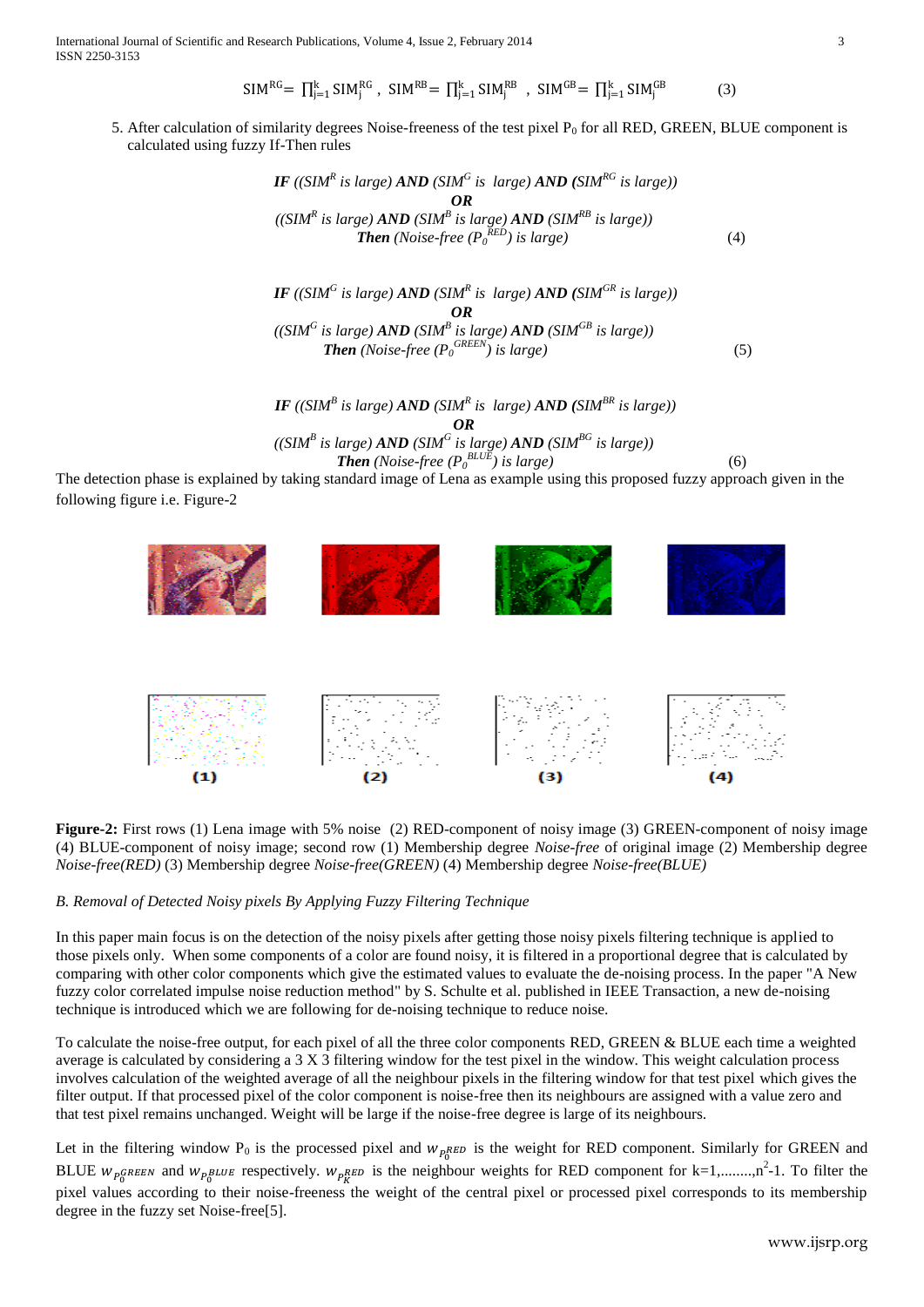International Journal of Scientific and Research Publications, Volume 4, Issue 2, February 2014 4 ISSN 2250-3153

In first step weight value of the processed pixel is calculated let for  $w_{pR}$  the calculation will be as follows

*IF* (Noise-free (P $_{0}^{\mathit{RED}}$ ) is Large) Then ( $w_{P_{0}^{RED}}$  is Large) *IF (Noise-free (P<sup>0</sup> GREEN) is Large) Then ( is Large*) *IF (Noise-free (P<sup>0</sup> BLUE) is Large) Then ( is Large*)

The weight value for  $k^{th}$  neighbour for RED, GREEN and BLUE components  $W_{pR}ED$ ,  $W_{pR}EDE$ ,  $W_{pR}EDE$  can be calculated as follows

**IF** ((Noise-free (P<sub>o</sub>RED) is Not Large) **AND** (Noise-free (P<sub>k</sub>RED) is Large) **AND** (M<sub>1</sub>(AP<sub>k</sub>GREEN) is Large) & (Noise-free (P<sub>k</sub>GREEN) *is Large)) OR*

(Noise-free (Po<sup>RED</sup>) is Not Large) **AND** (Noise-free (P<sub>k</sub>RED) is Large) **AND** (  $M_1(\Delta P_k^{BLUE})$  is Large)& (Noise-free (P<sub>k</sub>BLUE) is

*Large)*

**Then** *( is large)*

Similarly it will be calculated for GREEN and BLUE components for  $k<sup>th</sup>$  neighbour . If that processed pixel is noisy then that is being replaced with this weighted average value of that pixel as given below. Now to replace the noisy pixel value can be done by calculating weighted average ,for RED ,GREEN and BLUE components this can be given as  $W_{P_0}^{RED}$ ,  $W_{P_0}^{GREEN}$  and  $W_{P_0}^{BB}$ respectively

$$
W_{P_0}^{RED} \ = \ \frac{\Sigma_{k=0}^{n^2-1} w_{P_k}^{RED} \ p_k^{RED}}{\Sigma_{k=0}^{n^2-1} w_{P_k}^{BE}}, \qquad W_{P_0}^{GREEN} \ = \ \frac{\Sigma_{k=0}^{n^2-1} w_{P_k}^{GREEN} \ p_k^{GREEN}}{\Sigma_{k=0}^{n^2-1} w_{P_k}^{GREEN}} \ \ , \qquad W_{P_0}^{BLUE} \ = \ \frac{\Sigma_{k=0}^{n^2-1} w_{P_k}^{BLUE} \ p_k^{BLUE}}{\Sigma_{k=0}^{n^2-1} w_{P_k}^{BLUE}}
$$

#### III. EXPERIMENTAL RESULTS

We have inputted standard image of Lena to examine this proposed method with impulse noise level of 10% to it and also calculated the PSNR value for the noise level of that de-noised image which is given in the following Table-1, where it is compared the results with the other filter results which values are taken from the reference papers[2] [3] -[19] related to those filters. Below in the Figure-3 the output of the filtered image is given by adding 10% noise level to the standard images of Lena.





**Figure-3:** (1) Lena image with 10% impulse noise (2) Filtered image using proposed method

**Table 1:** PSNR values of different filters with the proposed filter considering Lena image with different percentage of impulse noise .

| PSNR values of colored Lena image with different noise levels |       |       |       |       |       |       |       |  |  |
|---------------------------------------------------------------|-------|-------|-------|-------|-------|-------|-------|--|--|
| <b>Filters</b>                                                | 5%    | 10%   | 15%   | 20%   | 25%   | 30%   | 40%   |  |  |
| None                                                          | 22.15 | 19.61 | 17.82 | 16.72 | 15.91 | 14.62 | 13.41 |  |  |
| <b>ASVMF</b>                                                  | 24.87 | 24.12 | 22.79 | 21.98 | 21.91 | 21.63 | 20.88 |  |  |
| <b>FIDRMC</b>                                                 | 26.04 | 25.33 | 24.67 | 23.88 | 23.32 | 22.76 | 20.54 |  |  |
| <b>HAF</b>                                                    | 23.54 | 23.77 | 23.96 | 22.96 | 21.43 | 20.89 | 20.02 |  |  |
| <b>Proposed</b><br><b>Method</b>                              | 31.78 | 29.15 | 27.43 | 26.23 | 25.05 | 24.44 | 21.95 |  |  |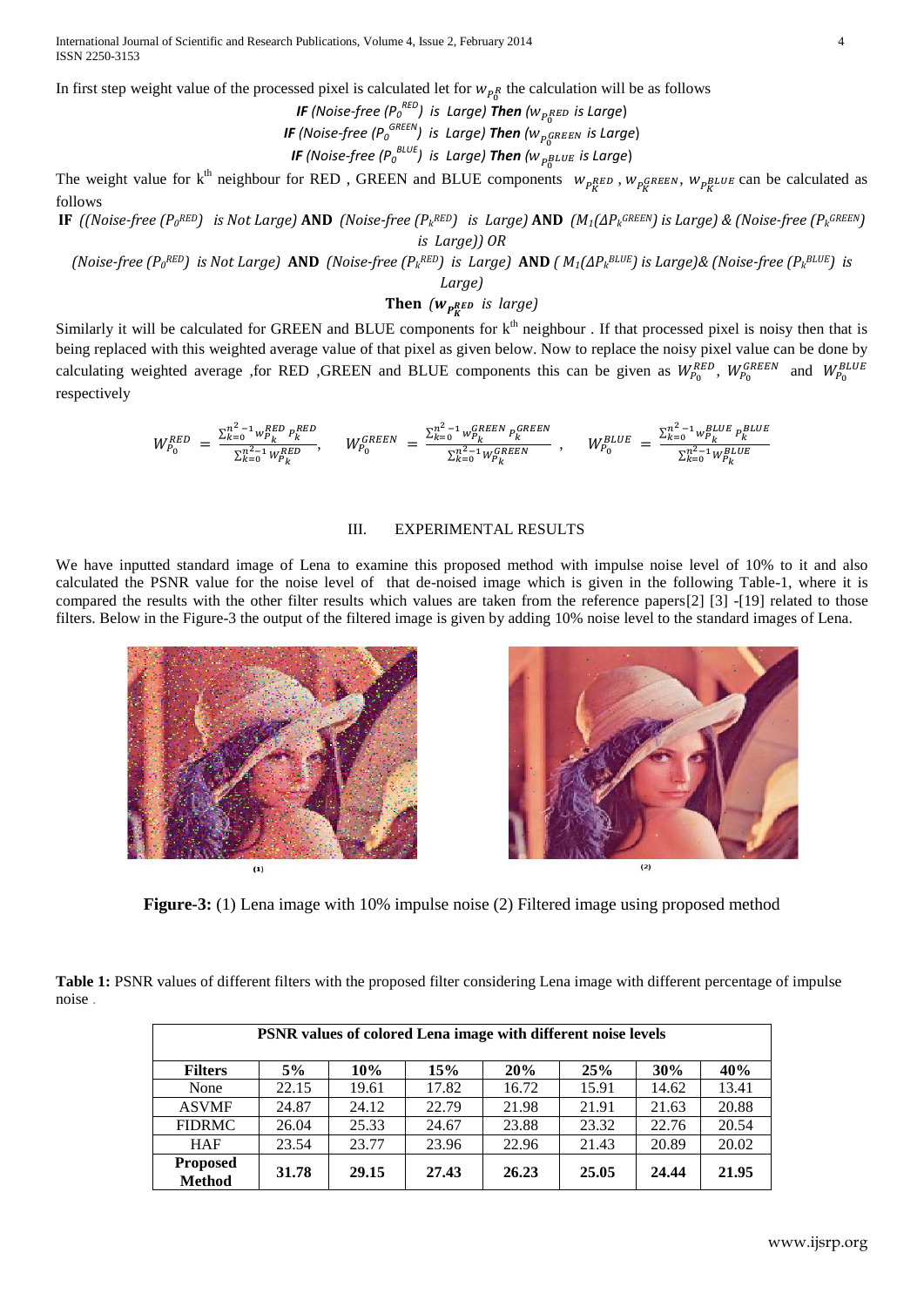# IV. CONCLUSION

In this paper we have applied fuzzy based approach to detect and reduce noise in an image to get a good quality image by keeping image details preserved .We have examined and explained noise detection phase and filtering of that noisy pixels by using standard color image of Lena by giving specified noise level to it. Main focus in this paper is the fuzzy based noisy pixel detection phase using the RGB color components of the digitized color image and their co-relations to detect the noise. Here We have find that this proposed method detection phase detects the noisy pixels very efficiently by using fuzzy approach and it reduces the noise in the image without affecting the color and the edge sharpness of that image by preserving the image details.

#### **REFERENCES**

- 1. J.-S.R. Jang, C.-T. Sun, and E. Mizutani. *Neuro-Fuzzy And Soft Computing.*PHI Learning Pvt., Ltd.
- 2. H. Xu, G. Zhu, H. Peng, and D.Wang, "*Adaptive fuzzy switching filter for images corrupted by impulse noise*," Pattern Recognit. Lett., vol. 25,pp. 1657– 1663, Nov. 2004.
- 3. S. Morillas, S. Schulte, E.E. Kerre, G. P.-Fajarnes, "*A New Fuzzy Impulse Noise Detection Method for Colour Images*", Image Analysis LNCS, Vol.4522,pp. 492-501, 2007
- 4. M. Nachtegael, D. Van der Weken, V. De Witte, S. Schulte, T. Melange, E.E. Kerre, "*Color Image retrieval fuzzy similarity measures and fuzzy partitions*", IEEE, ICIP, vol-VI, 2007
- 5. Debashis Mishra, Isita Bose, Madhabananda Das, B.S.P Mishra ,"*Detection and Reduction of Impulse Noise in RGB Color Image Using Fuzzy Technique",* [Distributed Computing and Internet Technology](http://link.springer.com/book/10.1007/978-3-319-04483-5) , [Lecture Notes in Computer Science](http://link.springer.com/bookseries/558) Volume 8337, 2014, pp 299-310 .
- 6. L. Kalaykov and G. Tolt, M. Nachtegael, D. Van der Weken, D. Van De Ville, and E.E. Kerre, Eds., "*Real-time image noise cancellation based on fuzzy similarity*", in Fuzzy filters for Image processing, 1st ed. Heidelberg, Germany: Physica Verlag, 2003, vol. 122, pp. 54-71.
- 7. J.H. Wang, W.J. Liu, and L.D.Lin, "*Histogram-Based fuzzy filter for image restoration",* IEEE Trans. Syst., Man, Cybern. B, Cybern., vol. 32, no. 2, pp. 230- 238, Apr. 2002.
- 8. S. Schulte, V. De Witte, M. Nachtegael, D. Van der Weken, and E. E. Kerre, "*Fuzzy random impulse noise reduction method*", Fuzzy Sets Syst., vol. 158, no. 3, pp. 270-283, Jan. 2007.
- 9. K.N. Plataniotis and A.N. Venetsanopouls, "*Color image processing and Applications"*, Berlin,Germany:Springer,2000.
- 10. R. Lukac,*"Adaptive vector median filter",* Pattern Recognit. Lett., vol.24, No. 12, pp. 1889-1899, Aug. 2003.
- 11. R. Lukac, K.N. Plataniotis, A.N. Venetsanoloulos, and B. Smolka, *"A statistically-switched adaptive vector median filter",* J. Intell. Robot. syst., vol. 42, no. 4, pp. 361-391, Apr. 2005.
- *12.* Harish Kundra, Monika Verma & Aashima, *" Filter For Removal Of Impulse Noise Using Fuzzy Logic "*, International Journal of Image Processing(IJIP) . vol. 3.issue. 5.
- 13. S. Schulte, V.D. Witte, M. Nachtegael, D.V. Weken, "*Fuzzy Two-step Filter for Impulse Noise Reduction from Color Image*", Image Processing, IEEE Trans., vol. 15, issue.11, pp. 3567-3578, 2006.
- 14. Jaspreet Kaur, Preeti Gupta, " Fuzzy Logic Based Adaptive Noise Filter For Real Time Image Processing Applications ", International Journal of Computer Science Issues(IJCSI), vol.9, issue.4, no. 2, july 2012.
- 15. S. Schulte, S. Morillas, V. Gregori, and E.E. Kerre "*A New fuzzy color correlated impulse noise reduction method*", IEEE Trans. on image processing, vol. 16, no. 10, Oct 2007
- 16. M. Barni, V. Cappellini, and A. Mecocci, "Fast Vector median filter based on Euclidean norm approximate", IEEE signal process. Lett., vol. 1, no. 6, pp. 92-94, Jun. 1994.
- 17. G.V. Rao, S.P.K. Somayajula, and C.P.V.N.J. Mohan Rao, "*Implementation of Impulse noise reduction method to color images using fuzzy logic."*, Global Journal of Computer Science and Technology, vol. 11, no. 22, pp. 72-75, Dec 2011.
- 18. S. Schulte, M. Nachtegael, V. De Witte, D. Van der Weken, and E.E. Kerre, "*A fuzzy impulse noise detection and reduction method*", IEEE Tans. Image Process., vol. 15, no. 5, pp. 1153-1162, May 2006.
- *19.* Bhavana Deshpande, H. K. Verma & Prachi Deshpande, " Fuzzy Based Median Filtering For Removal Of Salt & Pepper Noise ", International Journal of Soft Computing and Engineering(IJSCE), vol. 2, issue. 3, july 2012.
- 20. L.A. Zadeh, "Fuzzy sets and Information Granularity", Comp. Sc. Div, Dept. of Elect. Engg. & comp. sc. and the Electronics Research Lab, University of California, Berkely", 1979.

## AUTHORS

## **First Author-**

**Isita Bose** is continuing her Master of Technology degrees in Computer Scince & Engineering in Kalianga Institute of Industrial & Technology (KIIT University), Bhubaneswar (2012-2014). She received her BTech degree in Computer Science & Engineering from BPUT, Odisha in 2010.She is doing research in image processing, soft computing like fuzzy, PSO etc. **email id- isitabose89@gmail.com**

#### **Second Authors-**

**Debashis Mishra** is continuing his Master of Technology degrees in Computer Scince & Engineering in Kalianga Institute of Industrial & Technology (KIIT University), Bhubaneswar (2012-2014). He received his BTech degree in Electronics & Telecommunication Engineering from BPUT, Odisha in 2011. He is doing research in image processing, soft computing like fuzzy, PSO, ACO etc. **email iddebashis.engg@gmail.com**

**Bishwojyoti Pradhan** is continuing his Master of Technology degrees in Computer Scince & Engineering in Kalianga Institute of Industrial & Technology (KIIT University), Bhubaneswar (2012-2014). He received his BTech degree in Electronics & Telecommunication Engineering from BPUT, Odisha in 2011. He is doing his research in wireless sensor network, networking, image processing etc. **email id- bishwojyoti2@gmail.com**